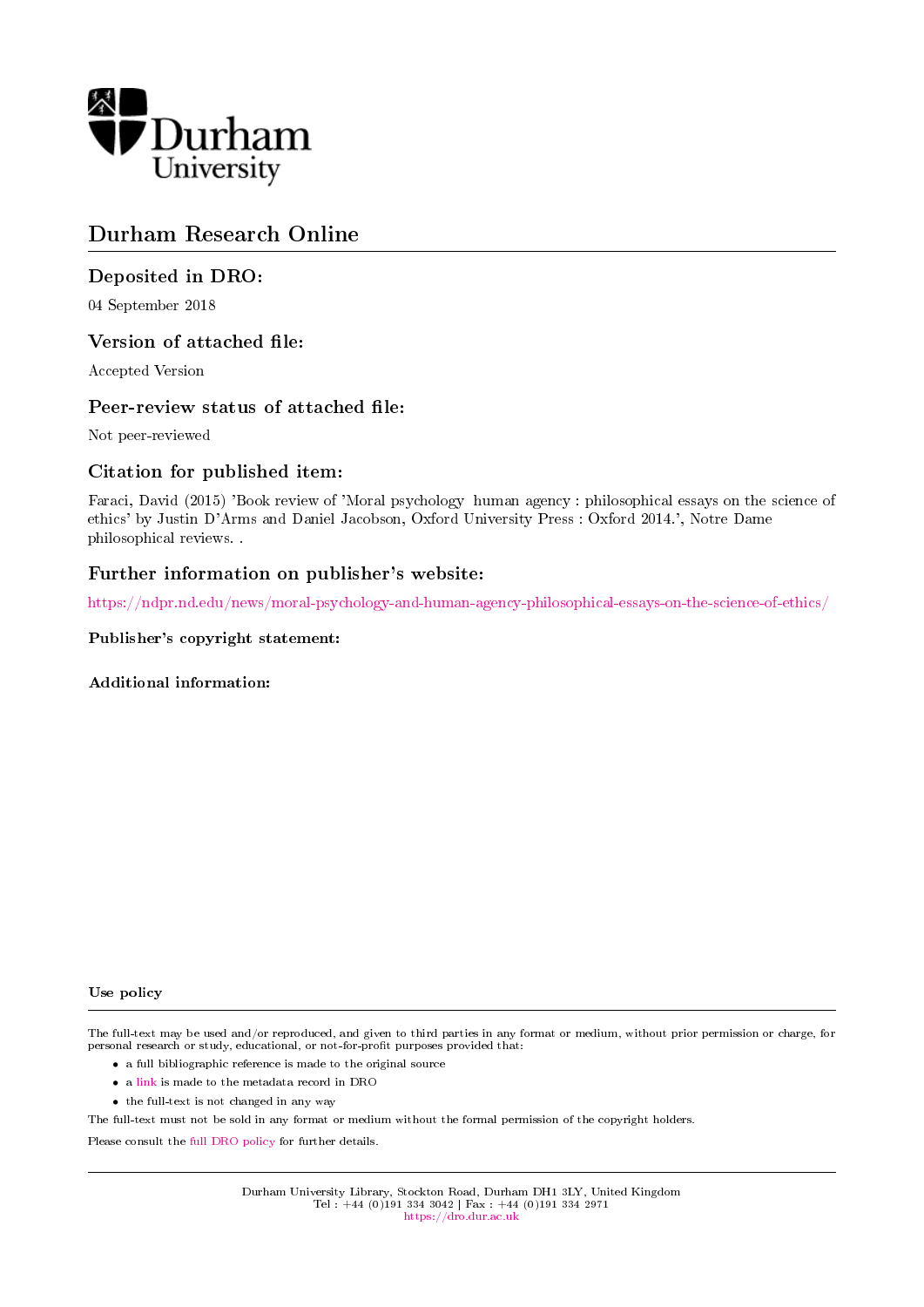## **Justin D'Arms and Daniel Jacobson (eds.),** *Moral Psychology & Human Agency: Philosophical Essays on the Science of Ethics,* **Oxford University Press, 2015, 282pp., \$74.00, ISBN 9780198717812.**

#### *David Faraci*

*Moral Psychology & Human Agency: Philosophical Essays on the Science of Ethics*  contains essays from the Workshop on Moral Psychology and Human Agency that took place at the University of Michigan in 2012, funded through co-editor Daniel Jacobson's Templeton grant, "The Science of Ethics." In the Introduction—which is primarily an overview of the book's contents—the editors describe the contributors as "philosophers who share our conviction that scientific inquiry is relevant to various classic philosophical questions, while also showing an appreciation for the difficulty of these questions that is not always evident in empirical moral psychology" (2). For the most part, the contributions bear this out. I'll examine each, critiquing them as stand-alone works in addition to discussing some of their connections to each other and the book's themes.

The first contribution is Guy Kahane's "Intuitive and Counterintuitive Morality" (Ch. 2). Kahane targets Joshua Greene, who argues for a "dual process model" on which moral judgements can be generated either by an "automatic" system of intuitions, or by a "deliberative" rational system. Greene also offers evidence purporting to show that the latter system tends to generate utilitarian judgments, the former deontological ones. Greene takes this to speak in favor of utilitarianism.

Kahane argues convincingly that judging that one should push the fat man in front of the trolley (e.g.) typically requires deliberation because it is *counterintuitive,*  not because it is utilitarian. Yet Kahane also writes that Greene "has suggested to me that his dual process theory is really meant to essentially make this more general claim about intuitive and counterintuitive judgment" (17). Kahane dismisses this quickly, pointing out that (a) this is not how Greene presents the theory in print; (b) this "banal" claim about intuitive vs. counterintuitive judgment is practically a truism; and (c) if Greene thinks deliberative judgements *favor* utilitarianism*,* he needs to provide more evidence.

Kahane then argues that even in cases where a counterintuitive result is in line with utilitarianism, the deliberation that occurs isn't utilitarian calculation, but rather a process of resolving conflict between competing intuitions—including nonutilitarian ones. He further provides evidence that there *are* people who at first blush appear to reason in a utilitarian fashion; but their "judgments actually turn out to be *non-deliberative—*and to reflect a strong antisocial, self-centered tendency" rather than a concern with the greater good (34).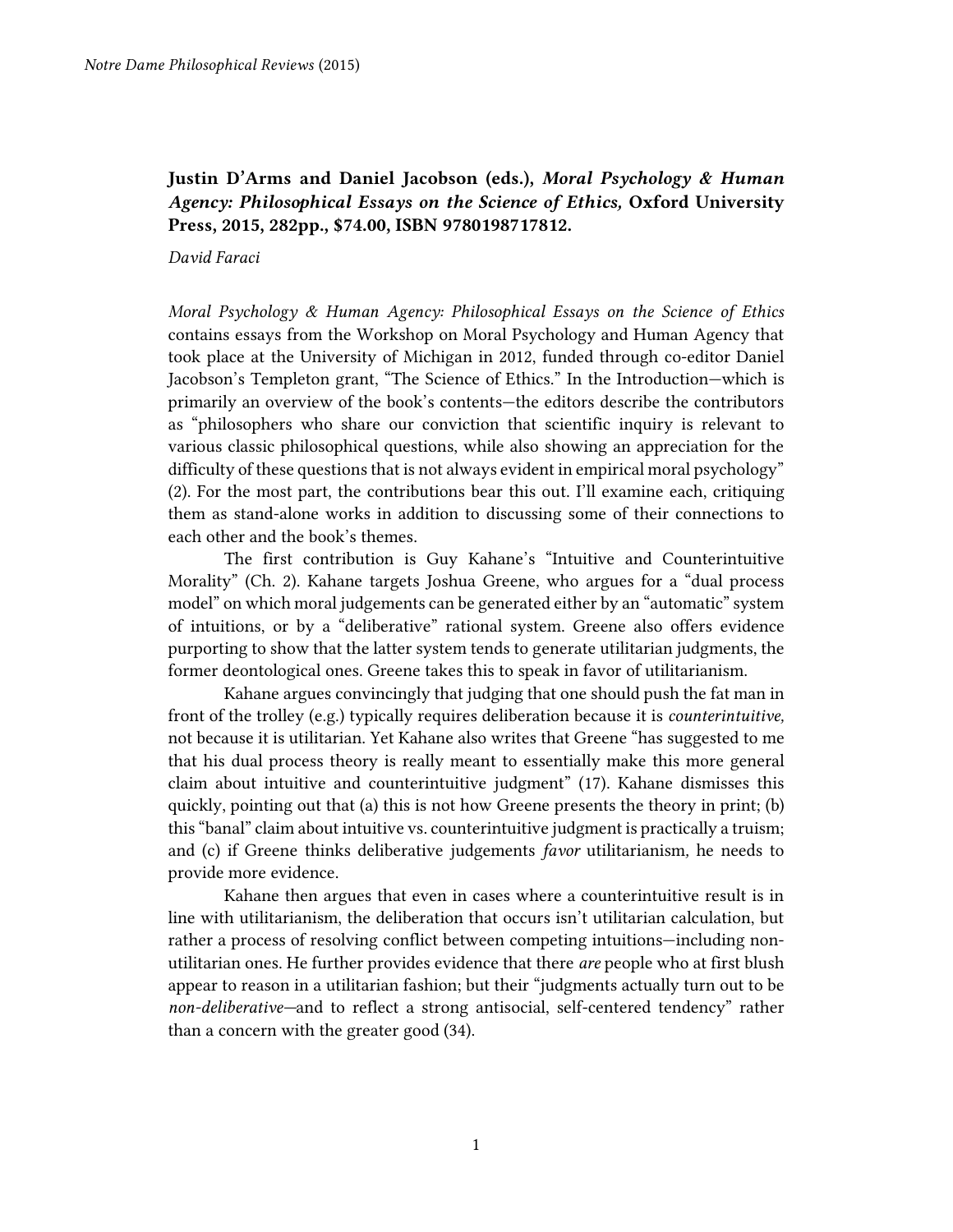If Greene really is comfortable with Kahane's "banal" dual process theory, the force of these further critiques may not be entirely apparent. Consider three types of people, the existence of whom is suggested by Kahane's discussion: those with (quasi- )utilitarian intuitions; those with deontological intuitions; and those who have to resolve conflicts between the two. Greene would presumably maintain that only the judgements of the third group have epistemic merit, and that these tend towards the utilitarian. Of course, he needs to gather further evidence for the latter claim, as Kahane suggests. But why should it trouble Greene that the deliberators aren't directly engaged in utilitarian calculation? Perhaps deliberators need to consider and overcome deontological intuitions in order to arrive at the truth! And what is the relevance of the "automatic pseudo-utilitarians?"

I think there are good answers to these questions, and that they point to a deeper critique of Greene. Help comes at the opposite end of the book, from the editors' (D&J) own contribution, "Sentimentalism and Scientism" (Ch. 11). D&J consider Peter Singer's contention that because we have good evidence that many of our moral judgements are rooted in emotionally laden intuitions, we face a choice: We can accept that *all* moral judgements are so rooted, leaving us with skepticism or relativism. Or we can find a way to distinguish those judgements that are *not* so rooted, that have a rational basis.

As D&J note, Greene champions the latter option. For Greene, what ultimately matters is our ability to cordon off "rational" moral judgements from automatic/emotional/intuitive ones, lest we fall into skepticism or relativism, not just that the former favor utilitarianism. But Kahane has offered evidence that *no* process here is a purely rational one. Some people start with deontological intuitions, some start with (pseudo-)utilitarian ones, and some have to resolve conflicts between the two. Even if *everyone* who was conflicted ultimately leaned towards utilitarianism (which they don't), that would hardly prove the view more rational, especially since there is no evidence that the process of conflict-resolution is rational itself.

Reading Kahane alongside D&J, we find a critique of Greene's attempts to locate purely rational moral judgements. D&J critique the goal itself. They contend that their own view, rational sentimentalism, represents an option Singer, Greene and others miss: Moral judgements need be neither purely rational nor wholly nonrational; our sentiments may provide genuine guides to (an explicitly anthropogenic) morality, yet also be subject to rational assessment. On this view, the automatic processes Greene denigrates have epistemic merit after all, and not just as guides to something subjective or relativistic.

As a metaethicist with realist sympathies, I'm not yet on board with rational sentimentalism. But the goal of the D&J chapter isn't primarily to argue for the view; it is to expose flaws in various defenses of (often scientifically motivated) pessimism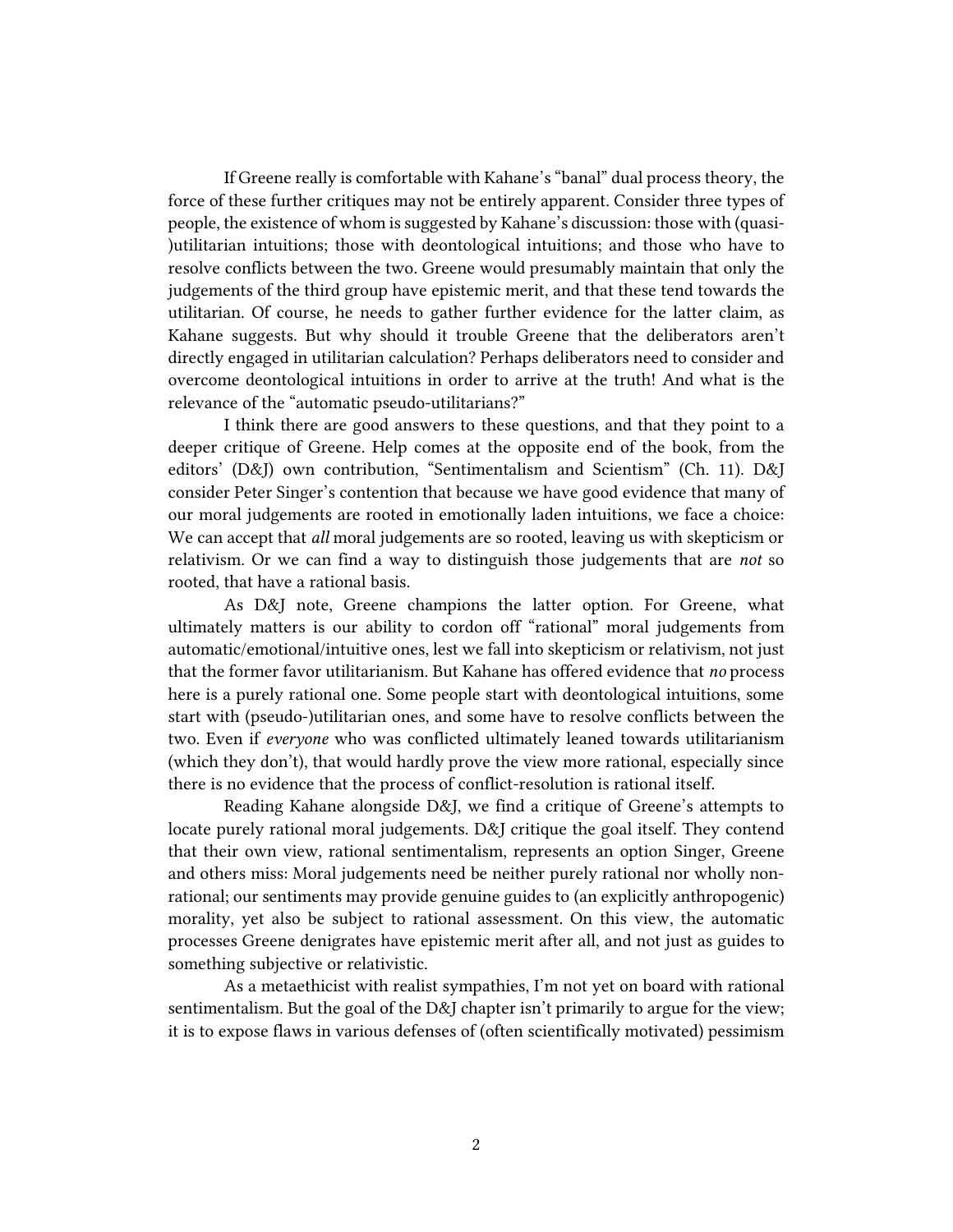about the possibility of rationally assessable sentimental values. In this, they are overwhelmingly successful.

I think it unfortunate that the Kahane and D&J chapters appear at opposite ends of the collection. I suspect the reason is that the editors recognized that their chapter is closest in theme to Selim Berker's "Does Evolutionary Psychology Show that Normativity Is Mind-Dependent?" (Ch. 10), a critical discussion of Sharon Street's evolutionary debunking arguments in metaethics. But Berker's chapter has little to do with moral psychology or the "science of ethics," and frankly does not belong in this collection. The obvious defense would be that the evolutionary nature of Street's arguments makes it relevant. But (like Street herself) Berker is explicit that focusing on evolution is just one way of motivating Street's challenge for realism; it "is not essential for generating the puzzle" (244).

The next contribution is Brendan Dill and Stephen Darwall's (D&D) "Moral Psychology as Accountability" (Ch. 3). D&D defend a unified account of condemnation and conscience, arguing that both can be understood in terms of accountability. They are largely successful in undermining both experimental and philosophical defenses of various alternatives, and providing experimental evidence for their view.

My only significant worry about the empirical discussion concerned their claim that "the condemnation motive [is] satisfied when and only when the perpetrator has adequately held himself accountable for his wrongdoing" (50). They do not discuss what seem to me obvious foils, such as the death penalty. If the condemnation motive is sometimes satisfied by procuring the death of wrongdoers before they have repented, this threatens D&D's claim. And even if it does not satisfy the motive *fully,* the fact that many support the death penalty suggests that more than accountability is motivating them.

My larger concern is the chapter's framing as a defense of the claim that morality is to be understood, conceptually, in terms of accountability—a view Darwall is famous for championing elsewhere. D&D acknowledge that there are normative ideas that some consider moral, such as honor or purity, that don't necessarily involve accountability. But they deny that these really are moral. There are some hints that they take their position to be bolstered by empirical data—that the fact that, for instance, shame is psychologically quite different from guilt exposes the fact that the latter, but not the former, is moral. But I see nothing here that would or should move someone who denies that morality is all about accountability—unless they did so only because they embraced Haidt and Kesebir's functional view, which D&D argue (convincingly, I think) is too broad.

The next two chapters concern the psychology of moral responsibility. David Shoemaker's "Remnants of Character" (Ch. 4) begins with a puzzle: Why do certain psychological abnormalities arouse in us a certain ambivalence regarding moral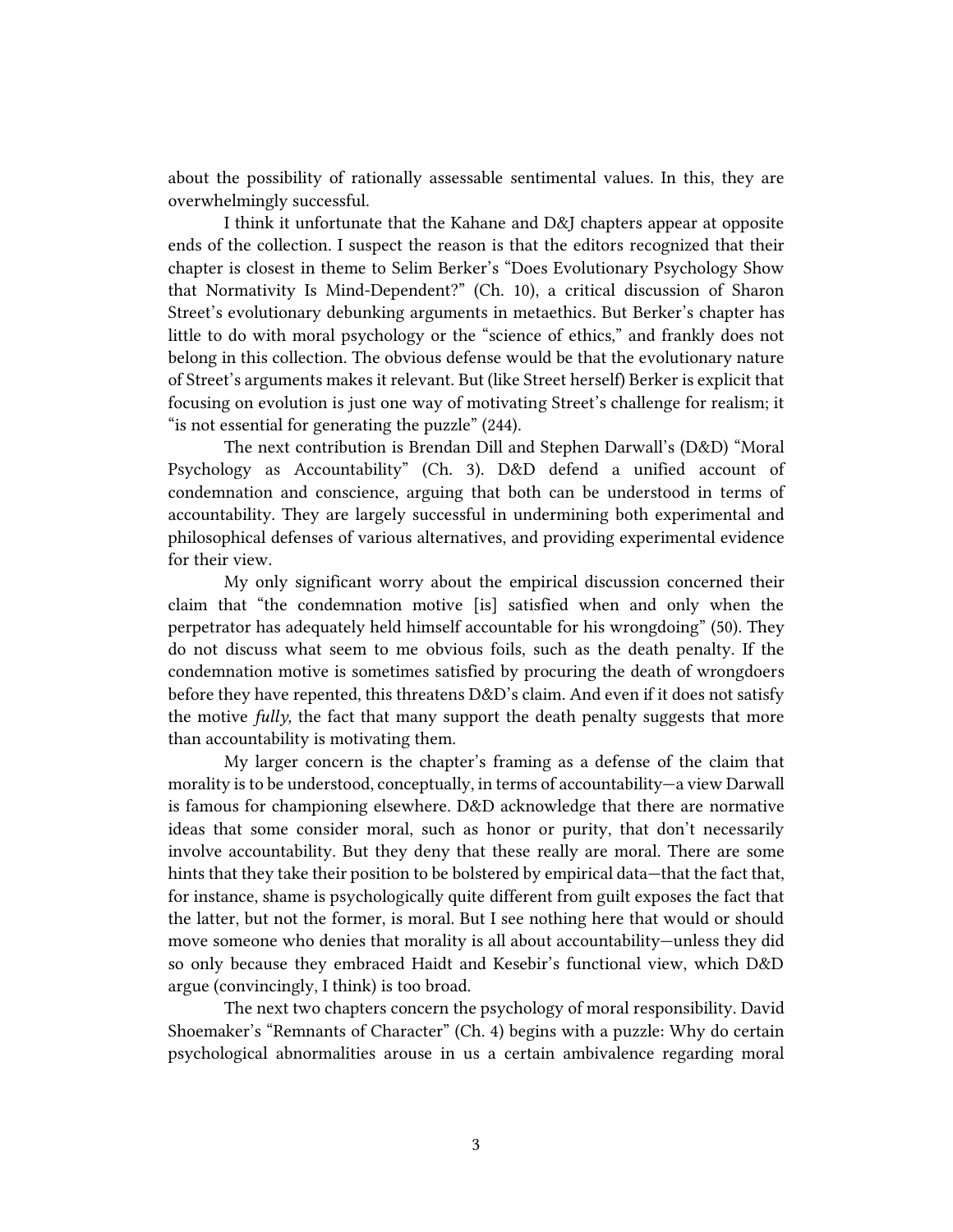responsibility, a "feeling that while the agents are exempt in one sense, they may not be in another" (86)? (Full disclosure: Shoemaker and I have published together on some related issues.)

Shoemaker focuses on dementia, arguing that it is inappropriate to hold a demented agent *accountable* for her actions when she can neither remember what was done nor identify with the agent of those actions. Importantly, this does not preclude *attributing* actions to her in a way that legitimates assessment of her character. A good deal of the chapter is spent considering how to handle cases where traits exhibited by the demented agent seem inconsistent with those of her nondemented self. Shoemaker's solution is to maintain that our *deep selves* contain *clusters* of character traits, and that dementia may dampen some traits, thereby making others more apparent.

I think Shoemaker's position here is plausible and well-defended. But I worry a bit about drawing psychological conclusions from intuitions about cases, especially in a book on empirically informed moral psychology. Shoemaker presents his view on the nature of character as a theory that our intuitions about responsibility provide evidence for. I wish he had instead framed it as a psychological *hypothesis suggested* by our practices of holding responsible, one whose confirmation or refutation might either vindicate or undermine those practices. We should be prepared to find that Shoemaker is entirely right about how we *tend to think* about character and dementia, but that psychologically we are off base. This is not a major criticism; Shoemaker might even be happy to accept my reframing. But I do think it important that philosophers be wary of such issues, both for dialectical clarity as well as for rhetorical reasons, especially for those expecting their work to be read by nonphilosophers.

Heidi Maibom's "Knowing What We Are Doing" (Ch. 5) aims to account for cases where "we are responsible for acting under situational influences that we are unaware of at the time of action, such as stereotyping or standing by when others are in need" (109). I share many of Maibom's intuitions about when agents are morally responsible. And it certainly seems true that a capacity for self-reflection is implicated in such cases, as she suggests. But Maibom is concerned not just with defending a view about what explains responsibility, but also with arguing that it undermines Deep Self views (such as Shoemaker's).

Unfortunately, the Deep Self view she considers strikes me as a straw man. Maibom apparently takes Deep Self views to require a focus on idiosyncratic aspects of an agent's psychology. In critiquing Deep Self views she writes: "There is nothing personal about being subject to the situational effects outlined by the social psychology literature . . . These are tendencies that we share with many or, in some cases, most people. They are part of who we are, of course, but not in a way that individuates us as persons" (116). Later, she writes that "the capacity for self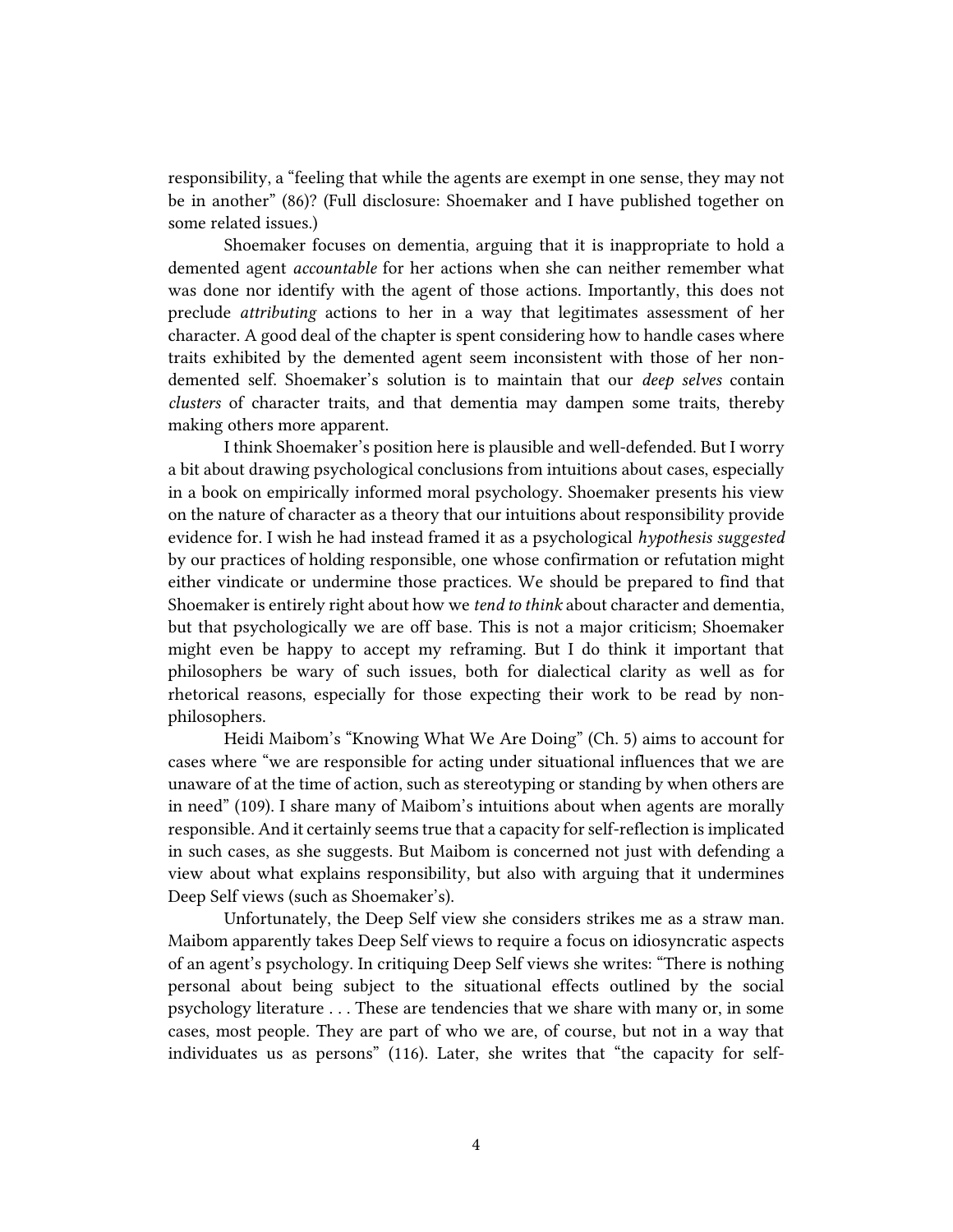reflection is impersonal and universal. It has nothing to do with what kind of person someone is" (120).

I'm rather puzzled by these remarks. As I understand Deep Self views, nothing precludes sharing aspects of one's deep self with others—even all others. And it seems plausible that the capacity for self-reflection varies from agent to agent, anyway. So I don't see what Maibom has done to undermine the idea that one's capacity for self-reflection is part of one's deep self, or that this is relevant to one's level of responsibility in certain cases.

Next is Julia Driver's "Meta-Cognition, Mind-Reading, and Humean Moral Agency" (Ch. 6). Driver maintains that a number of conditions—especially affective disorders—that have been taken to eliminate moral agency merely lessen it. Driver's case studies are interesting, and there are some exegetical issues that will likely be of interest to Hume scholars; but the discussion is so broad, and there are so many background assumptions that I found myself unclear what philosophical lessons could be drawn. (For example, Driver simply takes for granted the view that practices of holding accountable are pragmatically justified in terms of social utility.)

The remaining three chapters all defend theories in the psychology of moral agency. Shaun Nichols' "The Episodic Sense of Self" (Ch. 7) argues that humans have both a trait-based, thick conception of the self, as well as a much thinner "mere *I,*" evidence for which can be found in the nature of episodic memory. Nichols does a particularly nice job of showcasing the potential benefits of applying philosophical acumen to empirical data in order to expose their relevance to philosophy without drawing hasty conclusions on either side.

Andrea Scarantino's "The Motivation Theory of Emotions" (Ch. 8) defends that very theory of emotions, which holds that emotions are goal-oriented action tendencies that are *prioritized—*they take precedence over other action tendencies and are prepared for execution. Scarantino argues that emotions have motivational features that his view accounts for better than standard alternatives. This seems true in many cases. But for the theory to be successful, *all* emotions must exhibit these features, and there must be no *other* features of emotions the theory fails to account for. I unfortunately do not have the space here to discuss Scarantino's attempts to accommodate apparently non-motivating emotions in his theory. But Scarantino is explicit that according to his view, "appraisals and feelings are no longer essential components of emotions" (180). I suspect some would consider these to be features a theory of emotions needs to accommodate. Partly because of (admittedly inchoate) worries along these lines, I find myself wondering why Scarantino's theory should be accepted as a theory of emotions themselves, rather than of the impulses emotions (typically) generate.

Finally, there is "The Reward Theory of Desire in Moral Psychology," (Ch. 9) in which Timothy Schroeder and Nomy Arpaly argue that the philosopher's notion